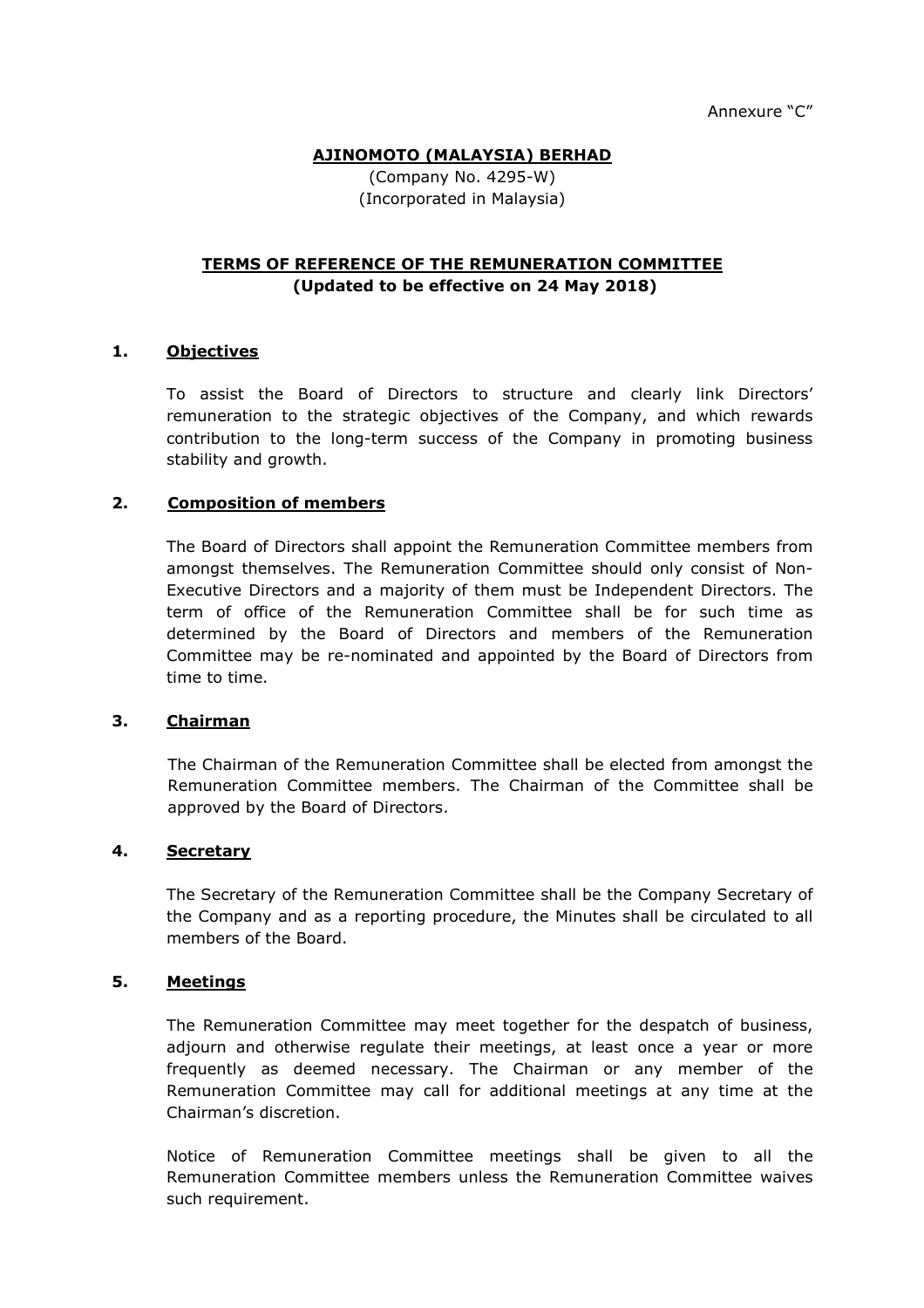#### **AJINOMOTO (MALAYSIA) BERHAD**

(Company No. 4295-W) (Incorporated in Malaysia)

(Terms of Reference of the Remuneration Committee - cont'd)

Questions arising at any meeting of the Remuneration Committee shall be decided on a majority of votes of the members present, and in the case of equality of votes, the Chairman of the meeting shall have a second or casting vote.

In the absence of the Chairman, the members can elect from amongst themselves the Chairman for the Meeting.

## **6. Minutes**

Minutes of each meeting shall be kept at the registered office and distributed to each member of the Remuneration Committee and also to the other members of the Board. The Remuneration Committee Chairman shall report on the proceedings of each meeting to the Board.

The minutes of the Remuneration Committee meeting shall be signed by the Chairman of the meeting at which the proceedings were held or by the Chairman of the next succeeding meeting.

#### **7. Quorum**

A quorum shall consist of two (2) members.

# **8. Circular Resolutions**

A resolution in writing signed by a majority of the Remuneration Committee members for the time being shall be as valid and effectual as if it had been passed at a meeting of the Remuneration Committee duly called and constituted. Any such resolution may consist of several documents in like form each signed by one (1) or more Remuneration Committee members. Any such document may be accepted as sufficiently signed by a Remuneration Committee member if transmitted to the Company by telex, telegram, cable, facsimile or other electrical or digital written message to include a signature of a Remuneration Committee member.

# **9. Reporting**

The Remuneration Committee shall report to the Board of Directors, either formally in writing, or verbally, as it considers appropriate on the matters within its terms of reference at least once a year, but more frequently if it so wishes.

The Remuneration Committee shall report to the Board of Directors on any specific matters referred to it by the Board.